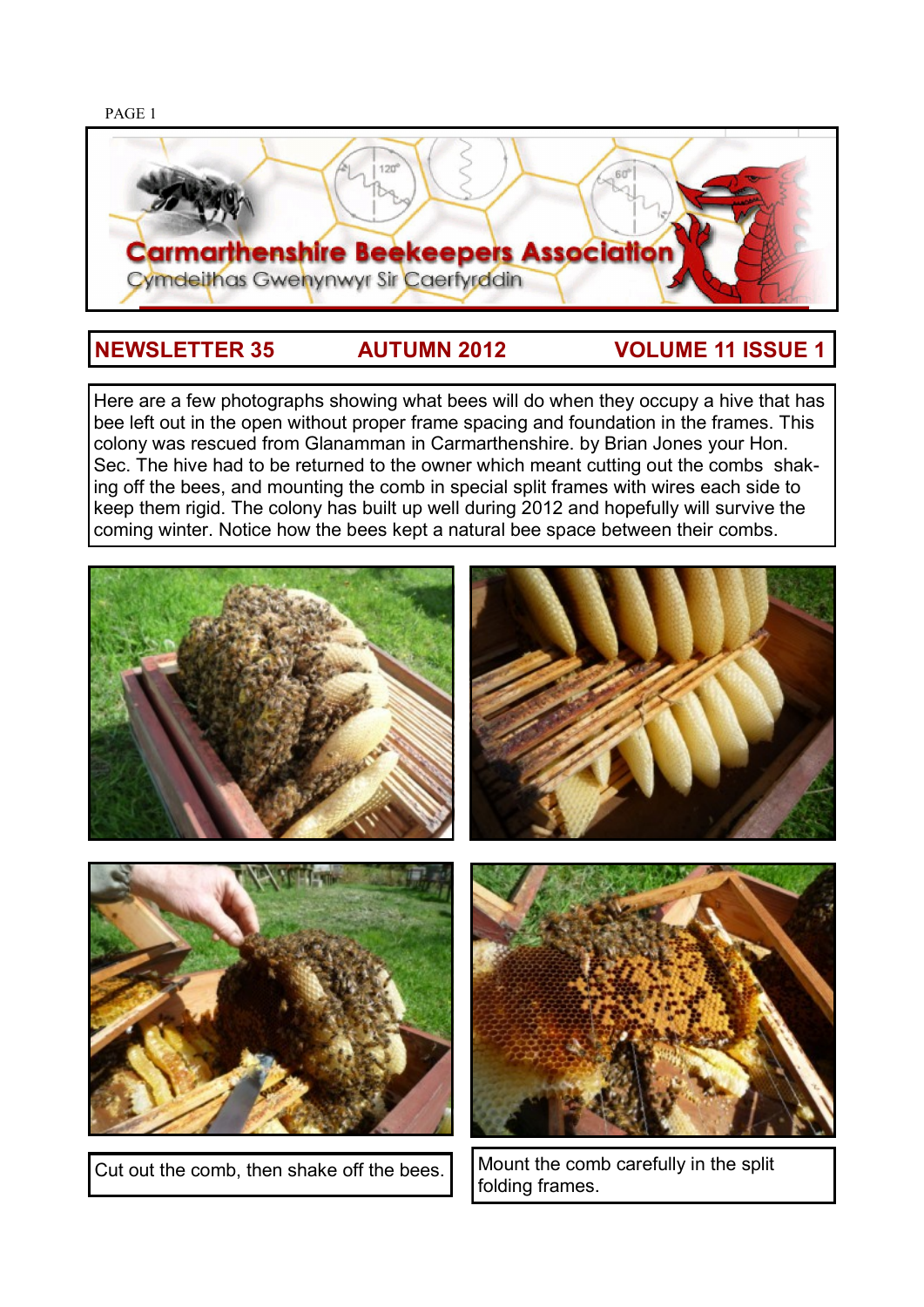

In their new home, a national hive with extra frames and new foundation. Surplus comb in the bucket for rendering later. Topped off with a feed of syrup in case the weather turns bad in the next few days. And I didn't get stung once.

## **NEWS FROM THE EDITOR**

This will be the last newsletter that I will produce for the near future. Maureen Macleod and Steve Cox will be sending them out in future. I hope you have enjoyed the last 35 issues over the past few years. If you missed any they can be read on our website under downloads newsletters.

I will still be sending out any news that I receive by email to all members with email facilities. Some of this news will then be added to future newsletters.

Apologies for lack of newsletters for the early part of this year. Brian Jones.

## THE PROBLEM OF KEEPING BEES IN APIDEAS AND OTHER SMALL QUEEN MATING HIVES

In the past I have had poor results when filling apideas ready for introducing queens. Most of my bees returned to their original hives. So last year I made up a few national frames with dividers that would take three plastic apidea frames with fresh foundation. These were introduced to a strong colony and left over winter. When required for filling up the apideas all that was necessary was to remove the frame and place the three smaller frames in the apidea.





As you can see the queen in the old hive has laid up well with plenty of sealed brood. Do remember not to introduce the queen from the main hive together with the small frames. Leave the Apideas in a cool shady place away from the old hive and introduce your newly hatched queen in a cage with a candy plug. It worked well even though the weather was so bad this year for getting queens mated. This takes a bit of preparation and forethought but is well worth while.

I now have drawn frames ready for next year which I am sure nurse bees will accept much better than fresh foundation.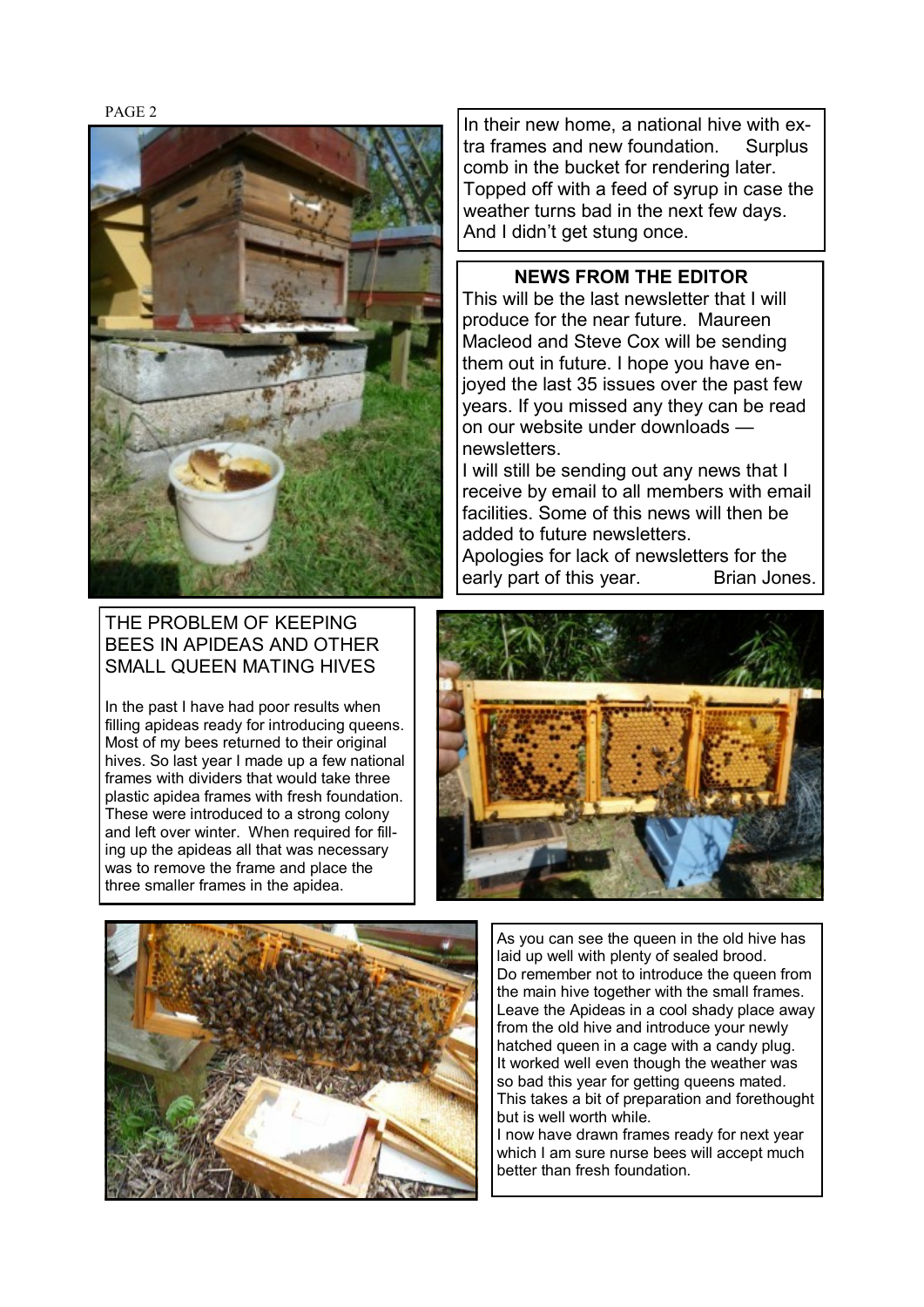## **COMB WORKSHOP HELD AT THE ASSOCIATION APIARY ON SUNDAY MAY 7TH 2012**



LEFT Francis (Frank) Gellatly regional bee officer and local bee inspector for East Carmarthen and Mid Ceredigion inspects sample of American Foul Brood. Closely watched by Christopher Phillips joint acting apiary manager for Carmarthenshire Beekeepers Association.

RIGHT Ceri Morgan bee inspector for Pembrokeshire and East Ceredigion discusses some finer points of bee diseases with James (Jimmy the bees) Horne. Note the use of disposable aprons and plastic gloves to prevent any contamination.





LEFT Adrian Bowen bee inspector for Gower and West Carmarthenshire showing samples of bees with Nosema and Acarine. Watching intently are Sandra Eckford, Catherine Lodwick and Bill Bradley.

RIGHT General view of the samples table. It was a one off opportunity to see close up samples of EFB AFB, Varroa, Chalk Brood. Drone layers, Sac Brood, Chilled brood Etc. Hopefully as beekeepers we shall never see some of the problems in our own colonies.

We extend our thanks to the Bee Inspectorate for such an educational afternoon.

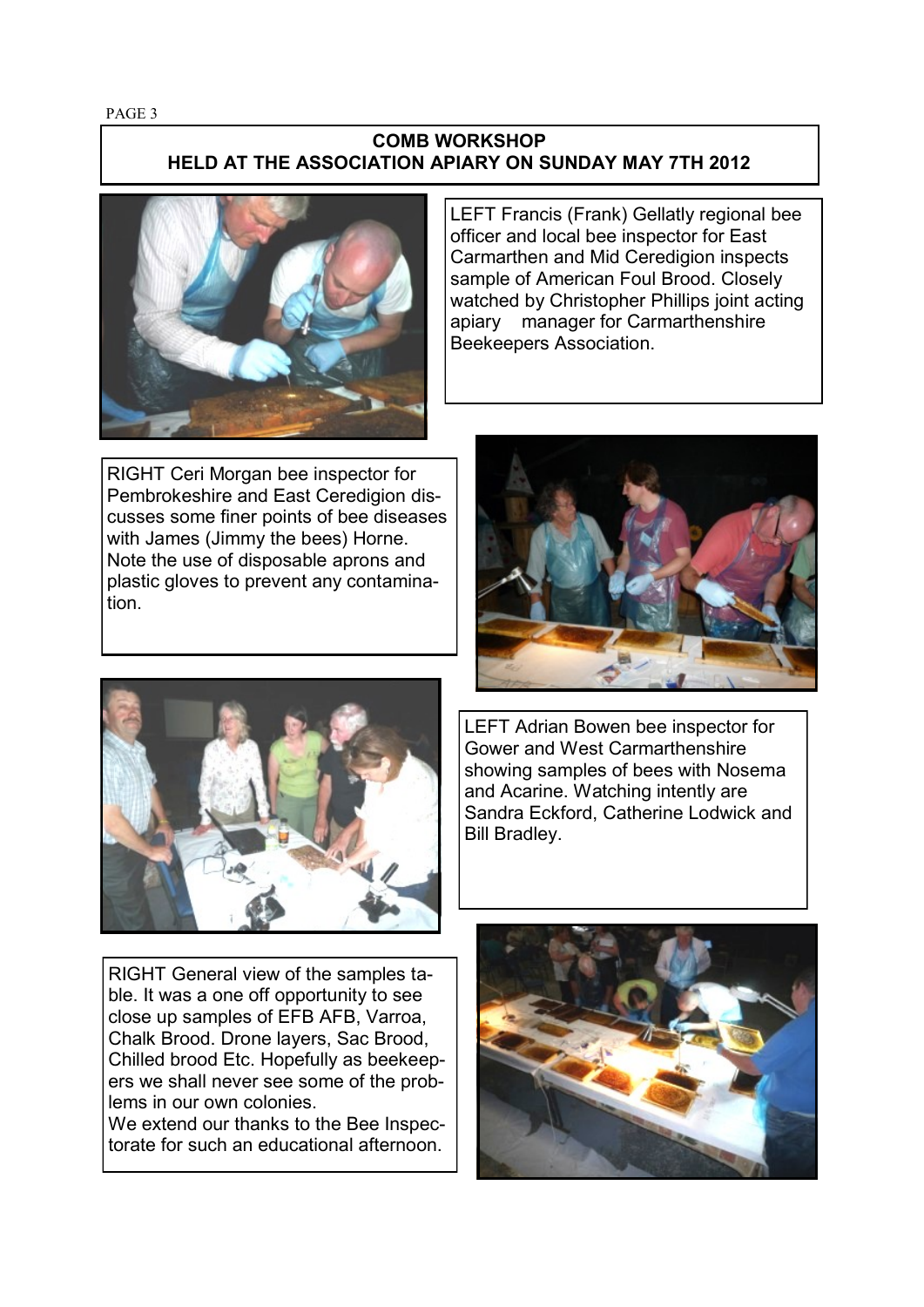Honey Harvest 2012 **By Cathy Tansley** 

I thought I would write and share my honey harvest findings with you all......... In 2011 I had two hives which produced enough honey, not only for the bees for the

winter but also for me to take off a honey harvest. The hives are some 25metres a part, one is down near the river the other half way up a hill. I deliberately kept the frames separate, spinning off the honey from each hive and putting in separate buckets. To my amazement the honey was totally different from each hive.

The hive down by the river, produced honey that set really quickly, but the texture was smooth and it went quite hard. It was also quite light in colour and the flavour was lightly floral.

The hive from half way up the hill – which actually produced the most honey, produced honey that set more slowly but it also remained a soft and buttery. The texture was slightly more granular. It was the same colour and the flavour, although floral was completely different from the riverside honey. It also appeared to be sweeter and more generic honey tasting.

I decided that in 2012 I would do the same again. I now have 4 hives – one still down by the river, the one half way up the hill, one higher up the hill but in the corner of our garden and another (a swarm caught this year) behind a hazel boundary that is higher still. Yes I know it makes life difficult bee keeping when all my hives are up hill, but I live in the bottom of a valley and needs must!

As we know it wasn't such a good year for bees or honey – my colony that did so well with honey last year (half way up the hill), had a queen death in May, then problems raising a new queen, then problems introducing a new (expensive) queen and in the end I united that colony with an artificial swarm that had worked and they are now doing well – but of course they only produced enough honey for themselves this year. I had similar problems with the hive down by the river, whereby they swarmed late and then decided to go into honey producing mode and did not produce a new queen – I did get some honey from this one, but I have also lost the colony. The hive up the top of the hill in the corner of the garden, swarmed early, but produced a new queen and then quite a bit of honey, which again I have managed to take some for myself and the swarm of this year has produced enough honey to survive the winter.

So, two hives produced honey – the river honey was different again from that produced last year. It is lighter still in colour and has set quite hard with a fine texture, but the flavour is totally different; florally, but with no generic honey taste and very sweet.

The second hive – from the corner of the garden, but higher up the hill produced a honey which quite amazed me. It has a much more honeyed colour; it is setting slowly but still has a smooth texture. The flavour is the part which I admire the most. There are undertones of woodiness – there are sycamore and hazel close by – but the honey does not taste "off" or "musty", just delicious. Again there is a floral flavour about it, but the honey is no way as sweet as that produced by the river bees.

But when was ever honey made with one bee in a hive? Thomas Hood , 'The Last Man'

The bee that hath honey in her mouth, hath a sting in her tail. John Lyly, 'Euphues'

Quotes from Bees and Mankind by John B Free. Published by George Allen & Unwin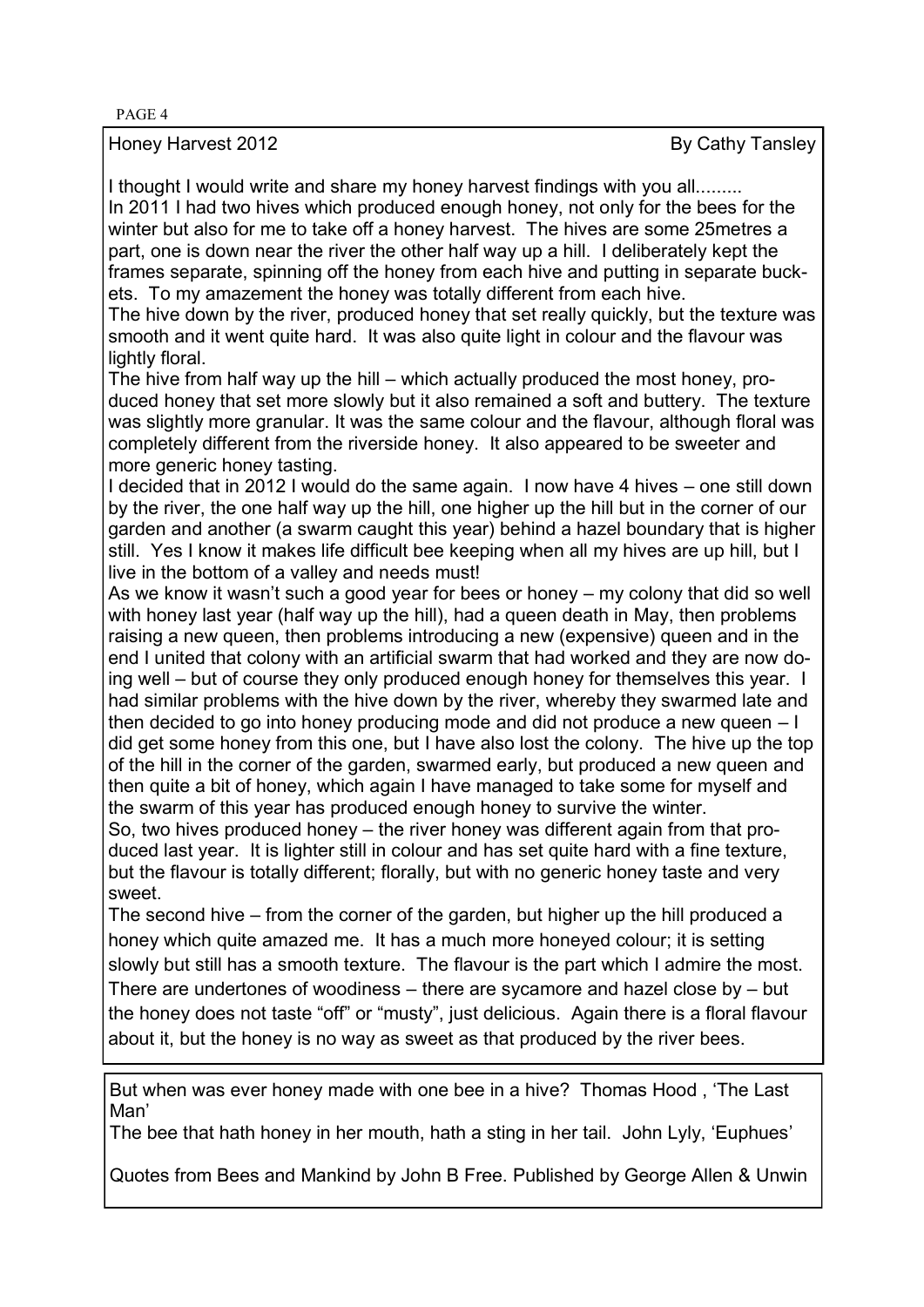

**September meeting at the apiary** when Brian demonstrated the honey extraction process. From clearing the honey supers on the hives Right and below showing the use of a heated uncapping knife and stainless steel uncapping tray. Then use of a manual extractor followed by testing using a refractometer, straining, ripening and bottling the crop.

Picture bottom right shows the use of the uncapping fork.



 **FORTHCOMING MEETINGS Monday December 3rd 7.30 p.m. at The New Stags Head Carmarthen**. The new DVD on Honey. Harvesting, Marketing, Preparation for showing and making Mead.

**Not bees on LSD** but a sample of comb with worker foundation where the bees decided they needed drone cells and consequently did not get a nice even pattern. Colonies can have anything up to 2000 drones in a strong stock at the peak of the season. Queens will mate with up to twenty drones on their mating flights.

Rear drones from your best colonies.





**Monday 7th January 2013 Annual General Meeting 7.30 p.m.**  at The New Stags Head Carmarthen Come along and meet the club officials. Have your say. Air your grievances or sing your praises. Give us your suggestions for running the association.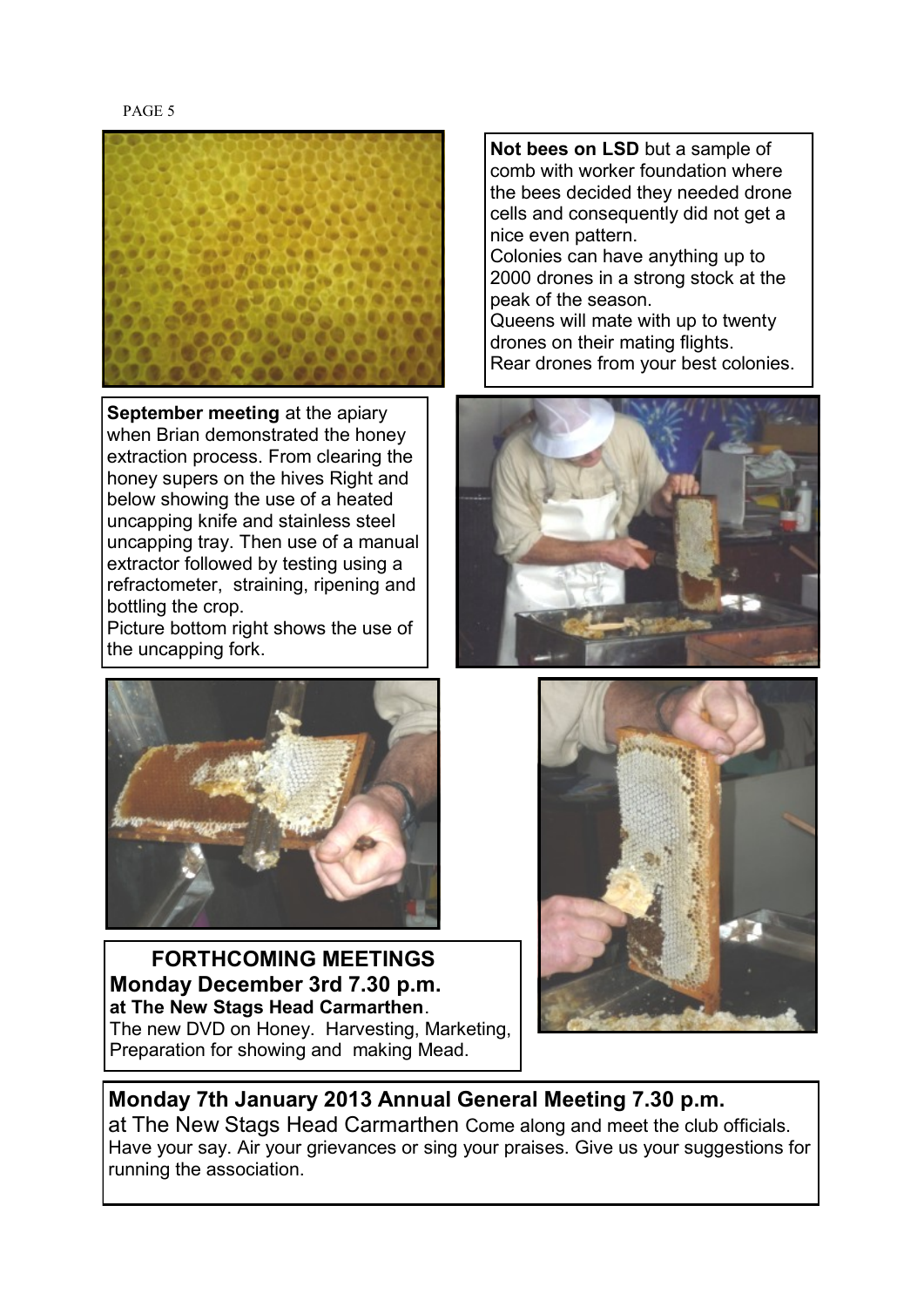## **Monday 4th February 2013 Association Meeting and Honey Show**

**7.30 p.m.** at The New Stags Head Carmarthen for 2012 honey etc. Better late than never. A chance to make some exhibits during the dark winter evenings.

## **SCHEDULE FOR THE HONEY SHOW**

By request from members this is a honey show just for fun. Everyone will be a judge. Give each entry a mark out of TEN Then work out who came first, second or third in each class.

Judge the honey on presentation, clarity taste etc. Any container will be allowed. But honey jars look better.

Wines can be Red or White sweet or dry. Mead can also be sweet or dry.

Please hand in your judging sheet as soon as possible for the adjudicators to add up the marks.

Please only enter one exhibit in each class.

Certificates for  $1^{st}$ ,  $2^{nd}$ ,  $3^{rd}$  and Highly Recommended. Some cups for certain classes also the odd prize for special effort made with some exhibits..

There will also be a collection of foreign honey for you to taste. If you have any left over from holidays or find something unusual in the supermarket bring it along.

- Class 1 ………1 LB JAR OF LIQUID HONEY DARK
- Class 2 ………1 LB JAR OF LIQUID HONEY MEDIUM
- Class 3 ………1 LB JAR OF LIQUID HONEY LIGHT
- Class 4 ………1 LB JAR OF CREAMED HONEY
- Class 5……….1 LB JAR OF GRANULATED HONEY
- Class 6……….A CONTAINER OF CUT COMB
- Class 7……….BEGINNERS HONEY CLASS (For those that have not entered a honey show previously)

Class 8……….HONEY CAKE AS RECIPE BELOW (Note this a new recipe on next page)

Class 9 ………A BLOCK OF WAX. ANY SIZE ( 8oz is the usual standard)

Class 10……...FRAME SUITABLE FOR EXTRACTION

- Class 11……..ANY ITEM FROM BEESWAX (Craft item such as a candle etc.)
- Class 12……..BOTTLE WINE RED, WHITE OR BOTTLE OF MEAD OR BEER (Clear bottles with easily removed stoppers.)

Class 13……..PHOTOGRAPH BLACK AND WHITE OR COLOUR (Beekeeping Theme)

Class 14……..CRAFT ITEM A MODEL, A TOY, ETC, (Beekeeping Theme)

Class 15……..ARTWORK A PAINTING, DRAWING, ETC. (Beekeeping Theme)

Class 16…….BLIND TASTING (Jars will be covered and judging will be on taste only)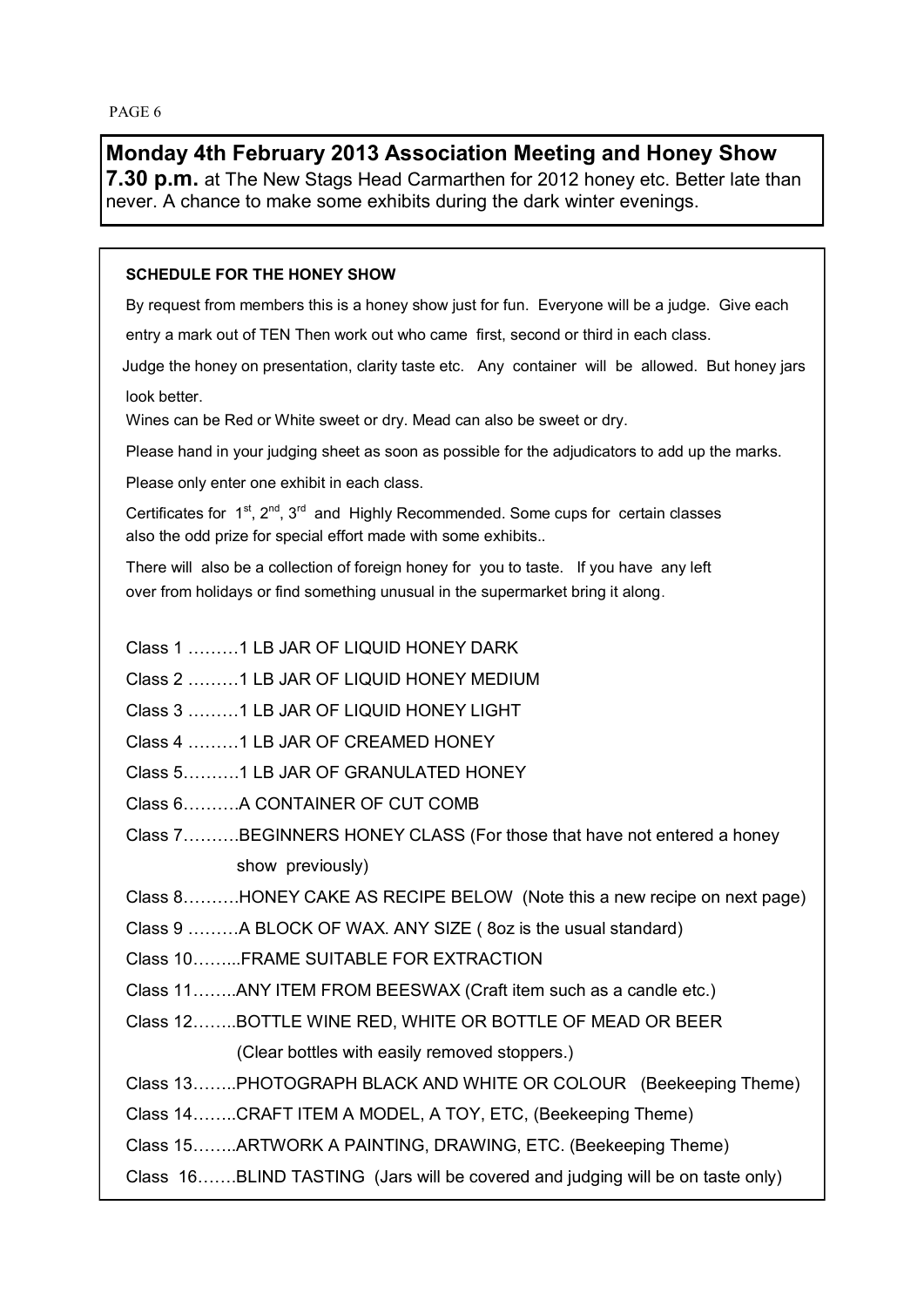## **HONEY CAKE BBC JAMES MARTIN'S RECIPE FOR A RICH, MOIST HONEY CAKE.**

### **INGREDIENTS**

170g/6oz clear honey 140g/5oz butter 85g/3oz light muscovado sugar 2 eggs beaten 200g/ 7oz self raising flour seived water

## **FOR THE ICING**

55g/2oz icing sugar 1 teaspoon clear honey



 Preheat oven to 180C/350F/Gas 3 and butter and line the bottom of a 7in/18cm cake tin. Measure the honey, butter and sugar into a large pan. Add a tablespoon of water and heat gently until melted.

Remove from the heat and mix in the eggs and flour.

Spoon into the cake tin and bake for 40-45 minutes until the cake is springy to the touch and shrinking slightly from the sides of the tin.

Cool slightly in the tin before turning out onto a wire rack.

While the cake is still warm, make the icing by mixing the sugar and honey together with

2-3 teaspoons of hot water. Trickle over the cake in whatever design takes your fancy.